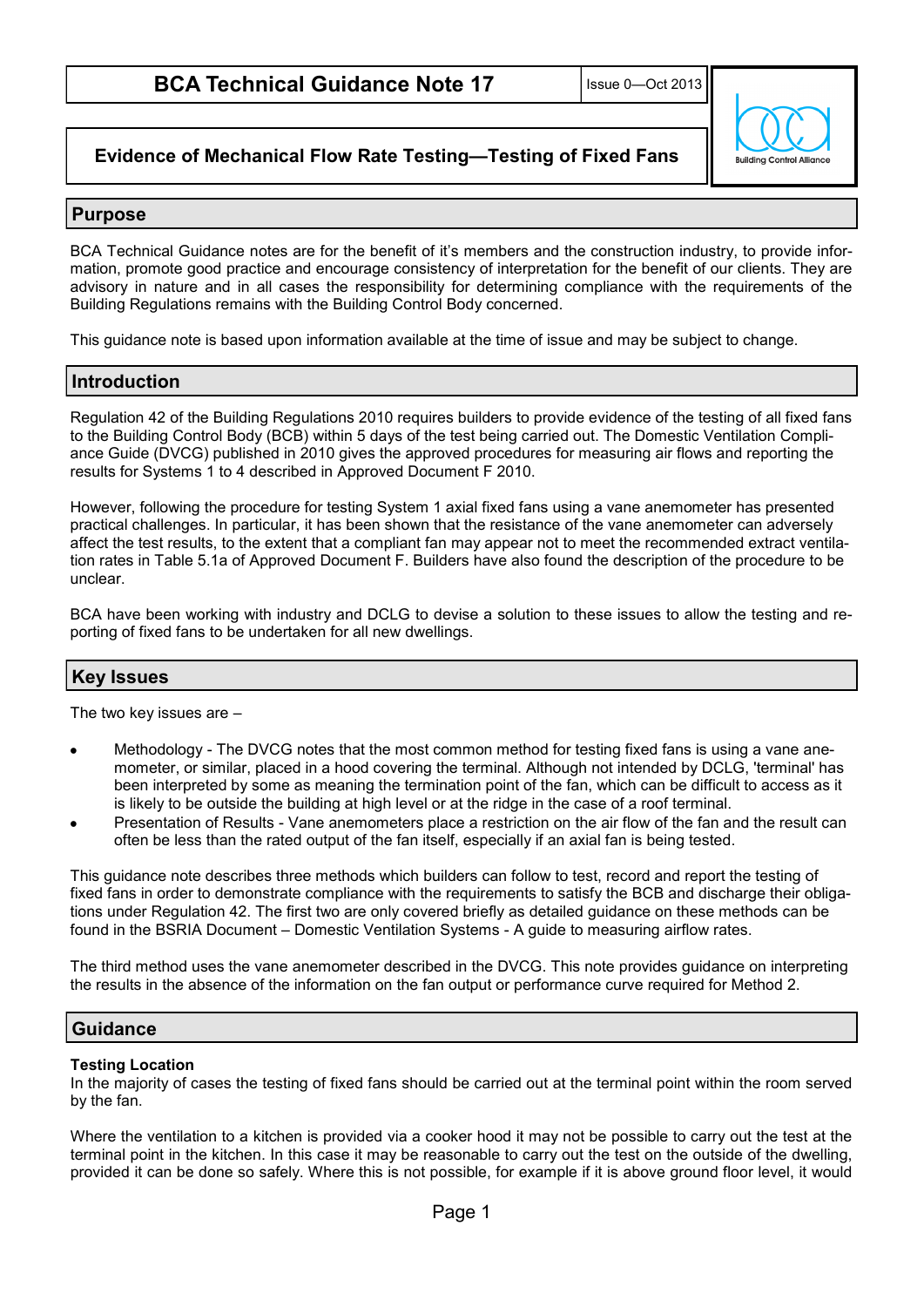be reasonable for the BCB to take a view on compliance taking account of the measured performance of the remaining fans in the dwelling.

#### **Calibration of Equipment**

All testing equipment used should be correctly calibrated annually at a UKAS accredited laboratory. The information relating to the calibration should be entered onto the results sheet and should be available for the BCB if requested.

#### **Testing Methods**

Any of these methods can be used to show compliance and the method used along with any additional information required to verify the result should be indicated on the results sheet.

#### **Method 1 – The Unconditional Method**

This measurement method uses a power flow hood which eliminates back pressure and places no additional restrictions on the fans being tested. The results shown on the equipment can therefore be taken as the correct performance of the fan.



#### **Method 2 – The Conditional Method**

This method allows a wide variety of testing equipment to be used including rotating vane anemometers, air capture hoods, thermal anemometers, thermal capture hoods, differential pressure anemometers and pressure pans.

Once the fan is tested, the reading is adjusted using a conversion factor specific to the fan make and model and the type of equipment being used. The conversion factors must be provided by the fan manufacturer and be based on third party testing by a UKAS accredited body. Copies of the results should be made available on request. It is important that the correct conversion factors are used and must in all cases be specific to the installed fan.

The record sheet needs to be completed with the following information –

- Fan make and model
- Test equipment  $\bullet$
- Required output  $\bullet$
- Measured output
- Specific conversion factor
- Adjusted output  $\blacktriangle$

#### **Method 3 – Minimum Benchmark Method**

This method can be used where the equipment in Method 1 is unavailable or the installed fan does not have the required conversion factors or performance curves required to adjust the measured results achieved with Method 2.

The test procedure is carried out as Method 1 and 2 using a vane anemometer fitted with a hood such as the one shown in the picture above. Minimum benchmark levels have been set which factor the impact of the test equipment. If the fan performance exceeds the minimum benchmark value indicated in Table 1 it would be reasonable for BCB's to assume that the fan is performing to the required level and accept the test results as showing compliance with Part F of the Building Regulations.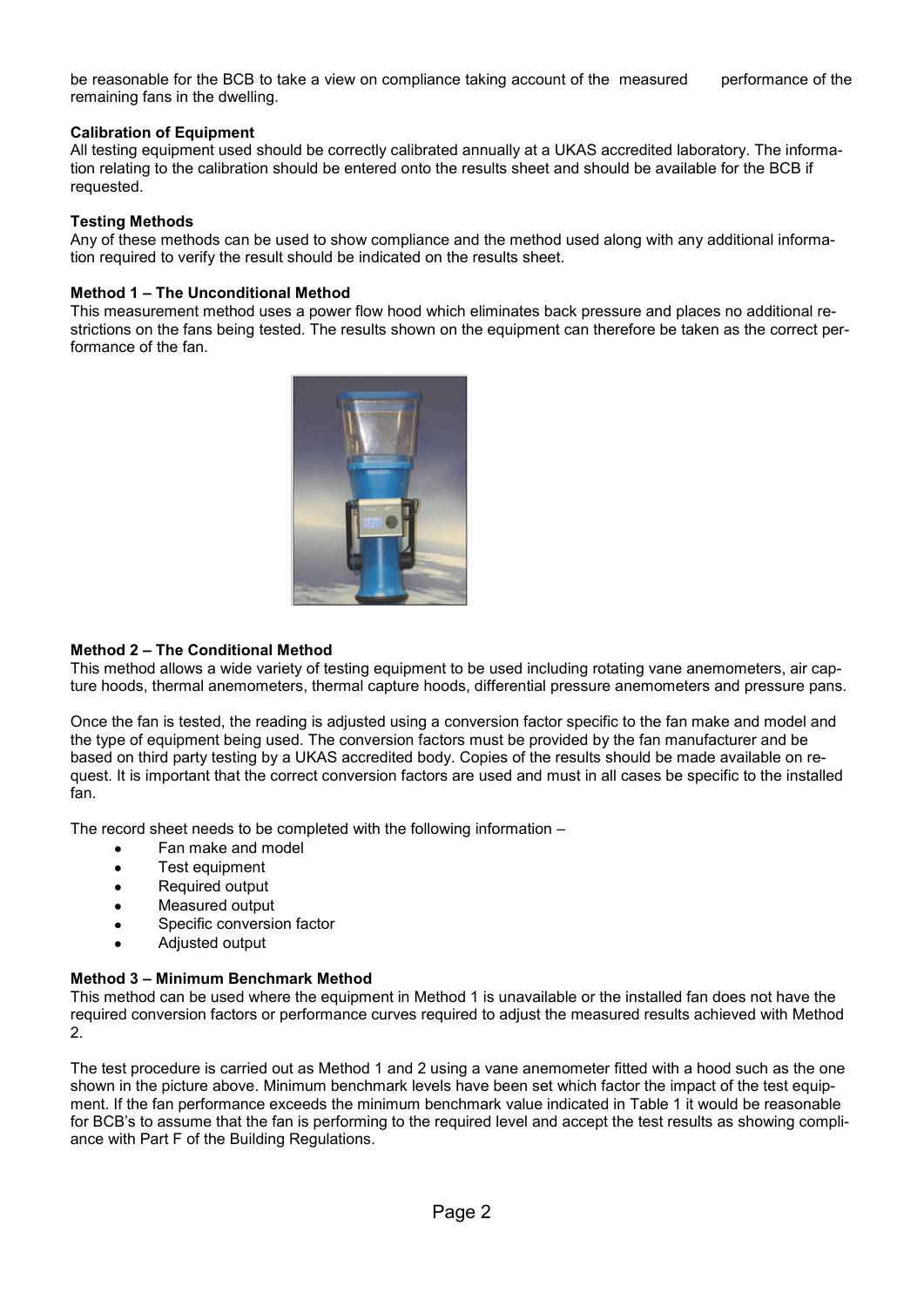| <b>Fan Rating</b> | <b>Minimum Benchmark Performance</b> |  |  |  |  |
|-------------------|--------------------------------------|--|--|--|--|
| $15$ $\text{Vs}$  | $12$ $1/s$                           |  |  |  |  |
| $30$ $\text{I/s}$ | $24$ $\text{I/s}$                    |  |  |  |  |
| $60$ $\text{Vs}$  | $35$ $\text{I/s}$                    |  |  |  |  |

Table 1

If the results fall below the minimum benchmark values the following options are open to the builder -

- Check the installation has been carried out in accordance with the manufacturer's recommendations,  $\bullet$ that the correct rating of fan has been used and that there are no blockages or restrictions within any ducting.
- If the installation can be verified as being in accordance with the manufacturers recommendations the builder can retest the fans using Method 1 or 2 as these provide a more accurate means of measuring fan performance.

It should be noted that the presentation of results for any of the three methods described does not necessarily guarantee compliance. BCB's should use professional skill and judgement in ascertaining if an installation has been carried out correctly and in gauging if additional investigation is required.